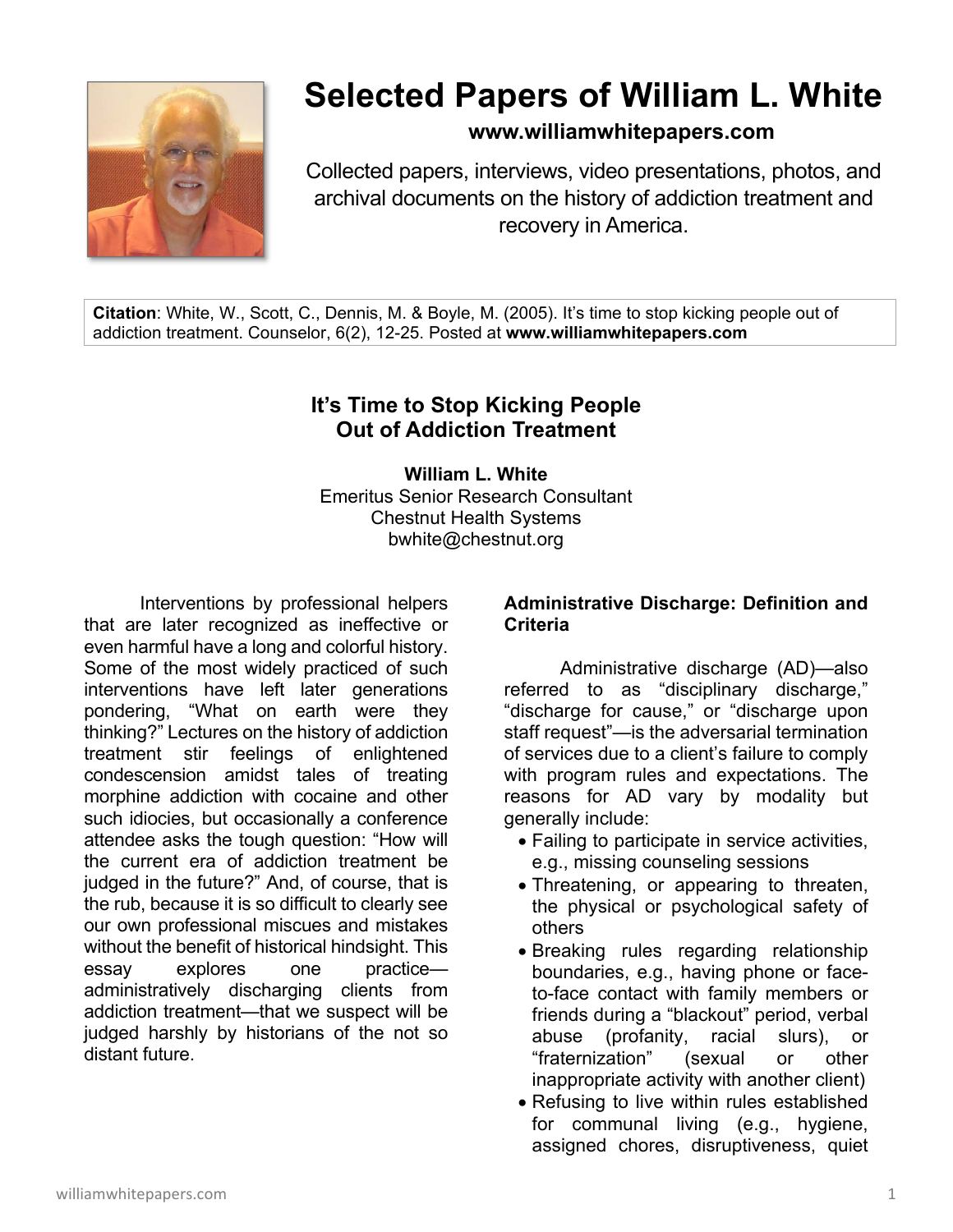hours, and punctuality for treatment activities)

- Failing to pay service fees
- Possessing contraband in the treatment facility (e.g., illicit drugs, cigarettes, prohibited food items)
- Using alcohol or unprescribed drugs, or
- Failing to secure medication for a psychiatric condition.

The AD status is distinct from successful treatment completion (sometimes referred to as "planned discharge" or "graduation"), client termination of service participation against staff advice (also referred to as "against medical advice," "absent without leave" or "drop-outs," or referrals to another treatment resource (also referred to as "transfers").

# **Administrative Discharge Patterns**

A review of the addiction treatment literature reveals a number of key findings related to current administrative discharge practices.

 Definitional Problems Discharge categories and their definitions differ across programs, but there is evidence that discharge rates by type of discharge vary across community-based and prison-based treatment programs (Pelissier, Camp & Motivans, 2003) and vary from therapist to therapist within the same treatment program (Najavits & Weiss, 1994).

Discharge Status and Clinical Outcomes In adult populations, addiction treatment retention and completion are predictive of positive outcomes, and failure to complete treatment (including those administratively discharged) is predictive of worse outcomes (Price, 1997; Grella, Hser, Joshi, & Anglin, 1999; Wallace & Weeks, 2004). The role of discharge status on adolescent treatment outcomes is less clear, with one study noting superior outcomes for successful completers (Winters, Stinchfield, Opland, Willer & Latimer, 2000), and one study noting no significant differences between treatment completers and noncompleters (Godley, Godley, Funk, Dennis, & Loveland, 2001).

Administrative Discharge Profiles Adult and adolescent non-completers are more likely to have clinical profiles marked by younger age, greater problem severity (although some studies report a positive link between severity and retention) psychiatric impairment (i.e., depression, conduct disorder, antisocial personality disorder, schizophrenia), history of perpetration of violence, less motivation for recovery, and less recovery supports in their family and social network (Godley, et al, 2001; Hser, Maglione, Joshi, & Chao, 1998; DeLeon & Jainchill, 1986; Agosti, Nunes & Ocepeck-Welikson, 1996; DeLeon, Melnick, Kressel, & Wexler, 2000; Pelissier, Camp & Motivans, 2003).

Administrative Discharge Prevalence and Level of Care Patterns At the present time, 18% (288,000 thousand) of the 1.6 million people admitted to publicly funded addiction treatment in the United States are administratively discharged (compared to 49% who complete treatment, 24% who leave against staff advice; and 9% who are transferred) (Substance Abuse and Mental Health Services Administration, 2002). Rates of AD are not uniform across levels of care. The highest to lowest rates of AD are found in methadone maintenance (30.7%), long-term residential (24.8%), outpatient (23.7%), intensive outpatient (19.8%), detoxification (9.4%), short-term residential (9%), and inpatient hospital treatment (4.6%) (SAMHSA, 2002).

# **Common Objectives for the Use of Administrative Discharges**

 In reviewing the literature and interviewing colleagues around the country about AD practices, we found five primary objectives that treatment professionals hope to achieve through the use of administrative discharge:

*Objective #1: to protect the integrity of the treatment milieu*. Administrative discharges are used to prevent and respond to disruptive behaviors that negatively impact the treatment environment. In this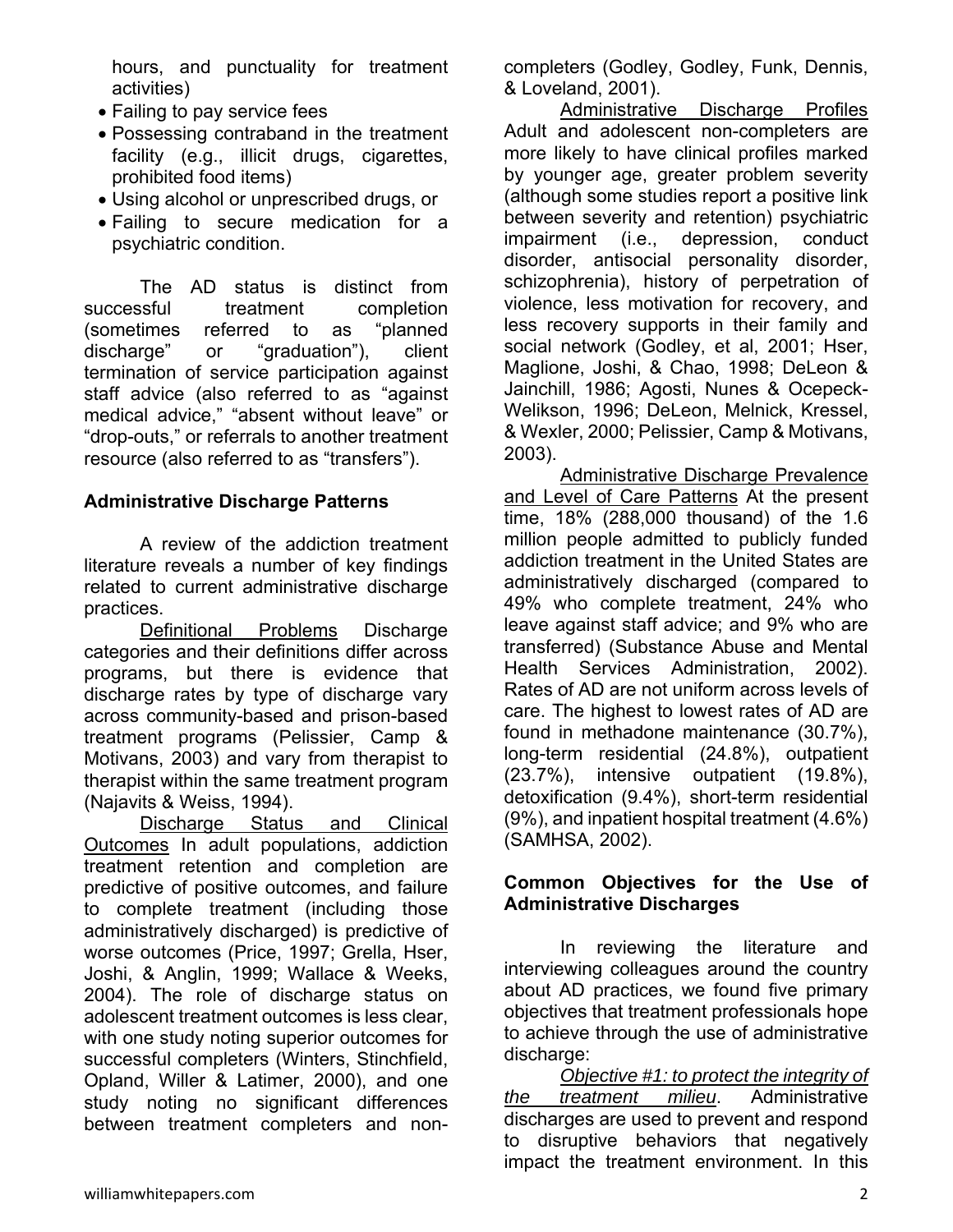view, individuals who are acting out are sacrificed for the greater good of other clients. Many readers would concur that therapeutic milieu is a crucial but fragile dimension of addiction treatment that can be compromised or lost. The AD stands as the ultimate instrument for preserving that milieu, even if applied in an inconsistent manner.

*Objective #2: to assure the best utilization of limited treatment resource. A*dministrative discharges are used to ration addiction treatment services to those who the treatment provider believes can most benefit from it. The AD practice assumes that programs have limited resources and clients who act out are wasting resources that more deserving others could be using. This objective is also met in some programs by discharging clients who cannot pay service fees on the grounds that the longterm financial integrity of the service organization takes precedence over the immediate needs of the non-paying client.

*Objective #3: to protect the reputation of the treatment program.* Administrative discharges are used to terminate services for clients who continue to use substances or exhibit other disruptive behaviors within the context of treatment. The assumption underlying such extrusion is that allowing clients to continue treatment while using would lead to a loss of community respect and support for the program. Rumors circulating within the using community regarding toleration of substance use during treatment could also damage the reputation of the program in the eyes of its most important constituents, including more compliant clients.

*Objective #4: to prevent the treatment organization and its staff from enabling clients.* Programs that use AD to achieve this goal assume that anything short of severing the service relationship with the AOD-using client would, by protecting the client from the consequences of his or her actions, constitute a form of professional enabling. In this view, there is therapeutic harm for continuing to treat the AOD-using client and therapeutic benefit (a motivational "wake-up call") resulting from treatment expulsion. Clients returning to treatment following AD who contritely confess that they weren't ready for treatment and that they needed a dose of reality add anecdotal support for this argument.

*Objective #5: to fulfill the ethical obligation of terminating and (at least nominally) referring clients who fail to respond to program services* The assumption guiding this objective stems from the need to protect clients from continuing exposure to treatments that are ineffective or potentially harmful due to the ideological biases or financial interests of the service provider (White & Popovits, 2001). Tempering this argument for AD is another ethical mandate: to not clinically abandon clients to whom one has pledged loyalty and availability.

These five objectives provide the primary rationalization underlying the majority of administrative discharges. These objectives make the act of administratively discharging the non-compliant client seem common sense, necessary and even noble. However, no program of qualitative or empirical research has been conducted to assess the validity of these objectives.

### **The Case Against Administrative Discharges**

As noted, little research has been conducted to test the assumptions upon which current AD arguments rest, but numerous treatment agencies around the country are beginning to re-evaluate their AD practices. There are seven emerging arguments for stopping or significantly reducing the scope of client behaviors that can result in AD from addiction treatment and for developing programmatic responses that better benefit the client.

*Argument #1. Administratively discharging clients from addiction treatment for AOD use is illogical and unprecedented in the health care system.* A client is admitted to addiction treatment on the grounds that he or she has a chronic condition, the essence of which is the inability to abstain from or willfully limit their intake of psychoactive drugs in spite of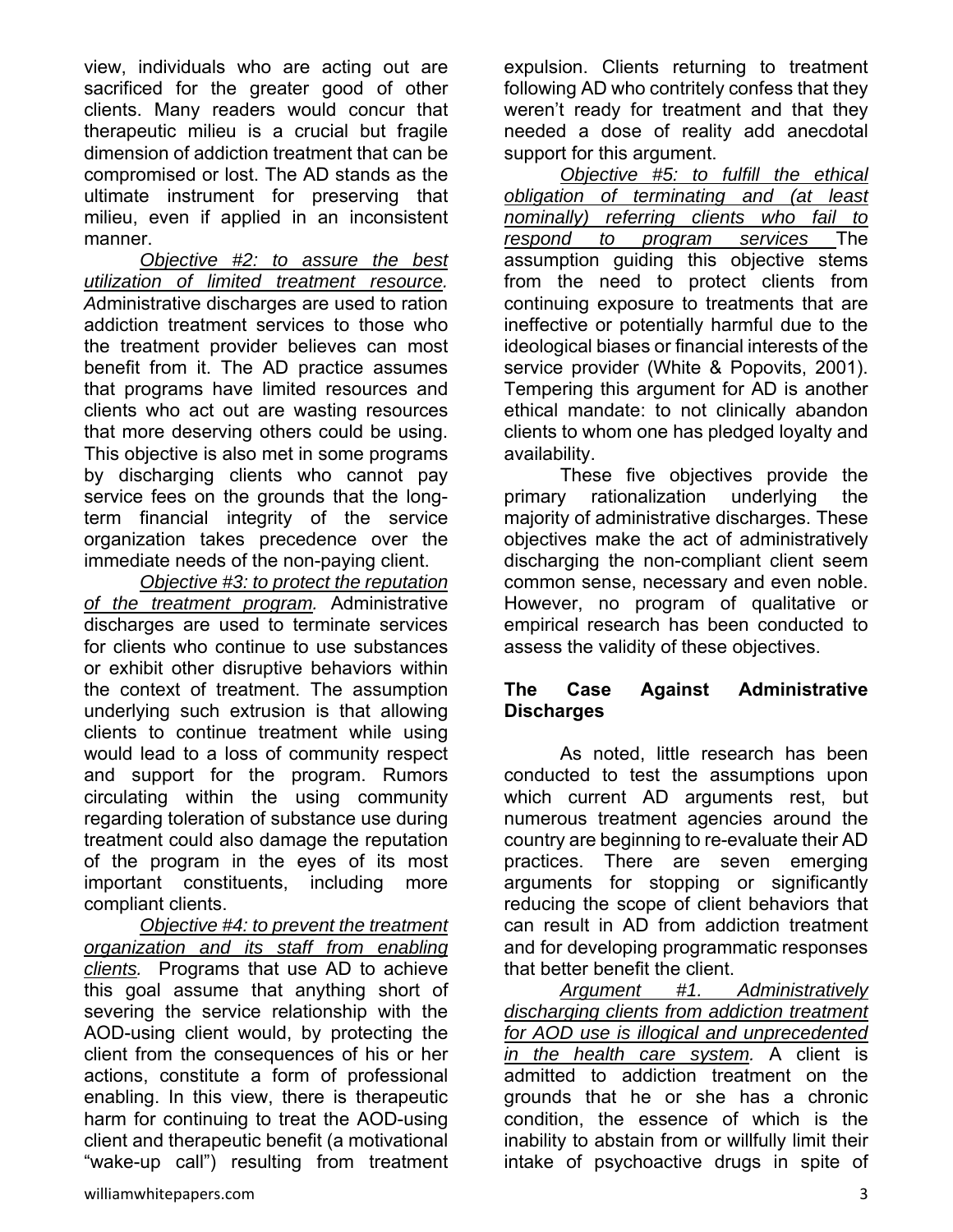escalating problems related to such use. Significantly, the just-admitted client is told that AOD use is a violation of program rules and grounds for his or her termination from treatment. The client then consumes alcohol or other drugs in spite of the promised consequence—confirming the grounds upon which their diagnosis was made and their need for professional assistance. As a result of manifesting the primary symptom of the disorder for which the client was admitted to treatment, he or she is expelled from treatment.

We know of no other major health problem for which one is admitted for treatment and then thrown out for becoming symptomatic in the service setting. For other chronic health care problems, symptom manifestation serves as a confirmation of diagnosis or feedback that alternative methods of treatment and alternative approaches to patient education and motivation are needed. In marked contrast, symptom manifestation in the addictions field is grounds for expulsion from service.

Administratively discharging clients from treatment for alcohol or other drug (AOD) use is hypocritical and contradicts the very messages communicated by treatment center personnel to the larger community. The messages outward are that:

- The client is not in control of their alcohol and drug intake or its consequences
- The client needs professional treatment to reacquire such control
- Reacquisition of control over AOD use/nonuse decisions takes time and may be preceded by one or more episodes of relapse, and
- Long-term recovery is best supported by patience and support rather than punishment and abandonment.

Current administrative discharge practices in addiction treatment contradict these messages. We would hope that the days are numbered in which the addictions field can argue that addiction is a primary health care problem while its clinicians continue to treat the primary symptoms of addiction as bad behavior subject to "disciplinary discharge."

Expelling a client from addiction treatment for AOD use—a process that often involves thrusting the client back into drugsaturated social environments without provision for alternate care—makes as little sense as suspending adolescents from high school as a punishment for truancy. The strategy should not be to destroy the last connecting tissue between the client and pro-recovery social networks, but to further disengage the client from the culture of addiction and to work through the physiological, emotional, behavioral and characterological obstacles to recovery initiation, engagement, and maintenance. People with AOD problems should be afforded the same continuity of service contact that those with other chronic health and behavioral health problems are afforded (White, Boyle, & Loveland, 2003).

*Argument #2. Administratively discharging clients from treatment for AOD use reflects a fundamental misunderstanding of the role of volition in addiction and recovery.* The very essence of addiction is a progressive deterioration of the will—the erosion of volitional power to not use alcohol or other drugs or to regulate or stop such use once it is initiated. Volitional control over AOD use decisions should be viewed as a desired outcome of addiction treatment, not a required ticket of admission to treatment. If an individual could consistently exert such control, he or she would, by definition, not need addiction treatment. For those addicted and those recovering from addiction, free will exists, not as a dichotomous state, but in degrees of lost and reacquired power to maintain congruence between intent and actions. Treatment and sustained recovery involve a progressive rehabilitation of the will. Accountability for AOD use decisions makes sense only to the extent one has re-acquired the power to consistently assert one's choice over such decisions.

*Argument #3. Administrative discharge currently casts the role of the treatment agency as one of persecutor, and misjudges the meaning and consequence of AD on the client.* The synergy of addictionrelated pain and hope of a better life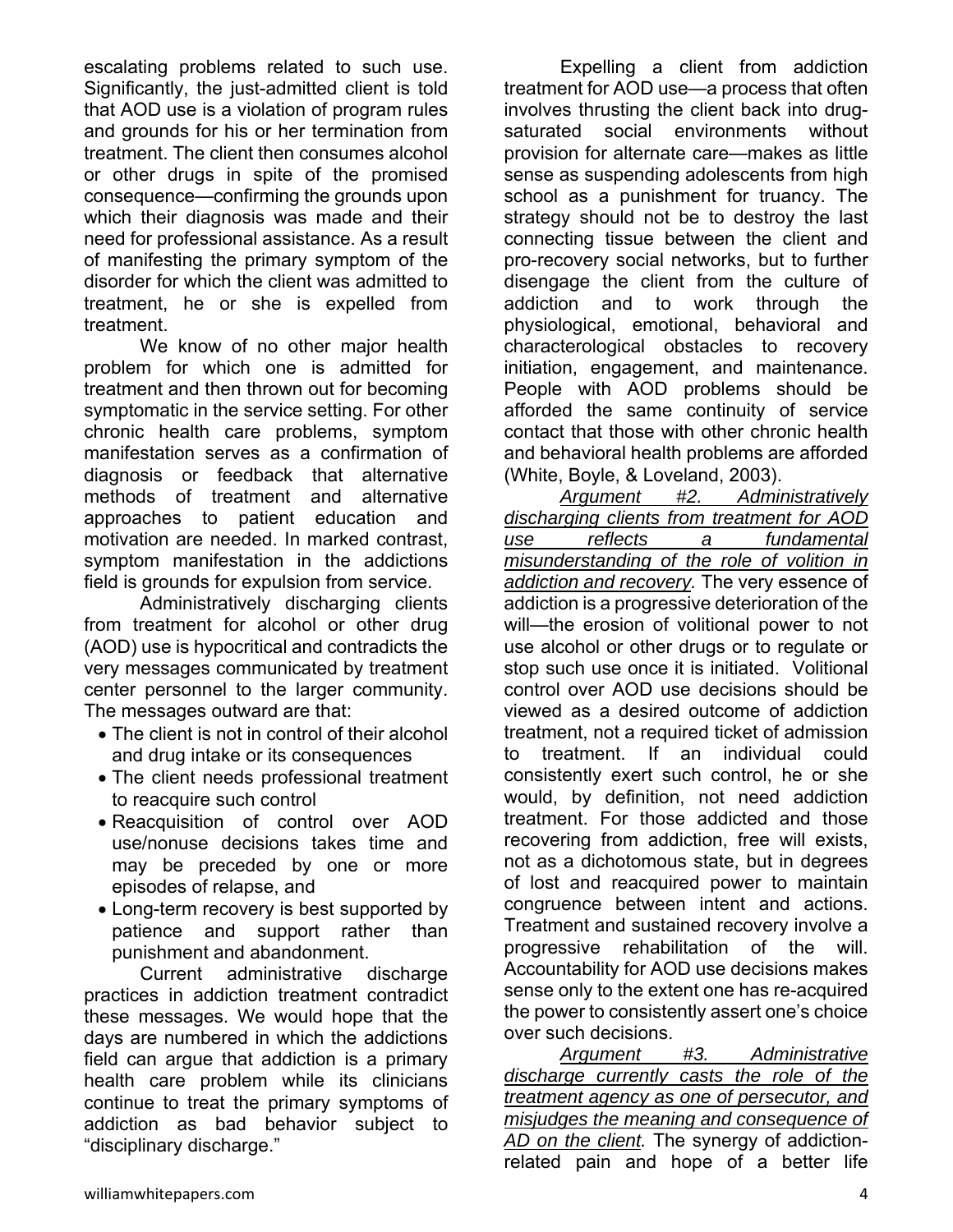constitutes the critical catalyst of recovery initiation. To function as a motivation for change, painful consequences must be personally meaningful and directly linked to one's AOD use. Extruding an AOD-using client from treatment as a strategy of motivation assumes that extrusion from treatment will be experienced as a personally painful loss and further selfconfirmation of the severity of the client's AOD problem. This is often not the case. First, it is typically only the secondary losses following such extrusion that tend to have meaning for the AOD-using client, e.g., loss of job, revocation of probation, lost custody of children. Without such secondary losses, we suspect the AD experience has little meaning or therapeutic effect, and shifts the role of the treatment program in the eyes of the client from that of benefactor to another source of the client's problems. Moreover, such losses create further despair and depression for the AD client, further promoting a return to AOD use.

*Argument* #*4. Administratively discharging clients from treatment for rule violations is often the endgame in a process of escalating negative countertransference*. Countertransference is the "total emotional reaction of the therapist to the patient" —a reaction that involves the therapist's beliefs about the client, his or her feelings for the client, and his or her overall attitude toward the client (Imhof, 1991). The euphemisms for the AD practice—"throwing" or "kicking" someone out of treatment—would suggest the act involves a discharge of anger from the staff toward the offending client. Such anger springs from a client's ability to stir feelings of disappointment, ineptitude, and frustration within service providers. The AD can constitute the abrupt end of a therapeutic relationship that has deteriorated into a contempt-laden struggle for power and face, e.g., "my way or the highway."

For recovering staff, countertransference can be further intensified by their personal recovery processes. John Wallace (1974) describes how early recovery is often characterized by a rigid preferred defense structure (PDS) (e.g., black/white thinking, denial, overcompensation, intellectualization) that therapeutically distances the individual from their past. With recovery stability, time and maturity, this early PDS softens or is abandoned completely. Service workers for whom these defense structures remain brittle may need to respond to the lapsing and relapsing client with particular harshness to distance themselves from their own vulnerability for relapse. Recovering workers may also perpetuate the act of AD as a process of intergenerational hazing, replicating rituals of expulsion that were common during their own treatment experiences. Staff with histories of unresolved addictions in their family and social histories may be similarly plagued by countertransference problems with the lapsing/relapsing client.

While AD can involve a specific toxic chemistry between a particular client and a particular service professional or service provider team, the pervasiveness of the AD suggests a much broader phenomenon may be at work. The AD may constitute a form of reverse "creaming"<sup>1</sup> through which the least attractive, least engaging, and most troublesome and time-consuming clients are skimmed from the caseloads of overworked and underpaid staff. Such processes might reflect a manifestation of the social stigma of addiction acted out inside the treatment milieu. The fact that African American and Hispanic clients are over-represented among those administratively discharged from addiction treatment (Illinois Office of Alcoholism and Substance Abuse, 2002) also suggests the need to examine the particular sources of such overrepresentation and the potential need for specialized and more culturally appropriate strategies to lower AD rates among people of color.

<sup>&</sup>lt;sup>1</sup> "Creaming" is a euphemism for the practice of only admitting those clients who have the most financial resources and the best prognosis for recovery.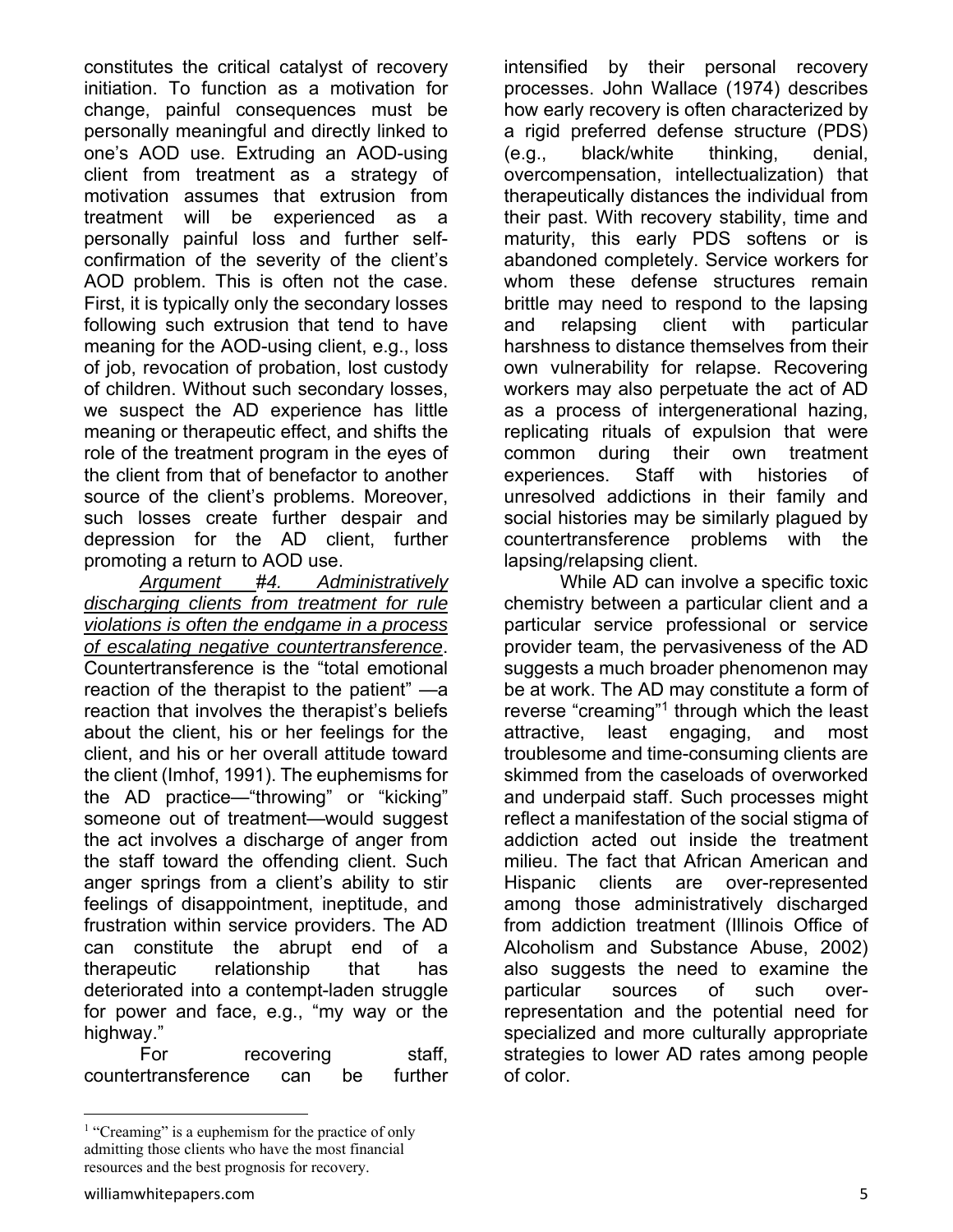*Argument #5. Administratively discharging clients often involves behaviors that are unrelated to, or have only a weak connection to, the prospects or processes of recovery or safety issues within the treatment milieu.* One example is the use of AD as punishment for sexual activity between clients in addiction treatment. One is hard-pressed to find other arenas of health care in which sexual prohibitions are a condition of continued service access. Sexual activity between clients can constitute a legitimate clinical issue (behavior previously linked to addiction or that serves as an obstacle to recovery) and a milieu management issue (effect of behavior on other clients/staff), but this issue is best addressed clinically as part of the treatment process rather than as a disciplinary issue warranting expulsion from treatment. The exception to this principle would be when sexual behavior breaches the boundaries of physical safety or crosses criminal law (e.g., sexual harassment or sexual assault.)

The benefit/harm ratio of AD policies should also be examined related to other behaviors that have achieved an unwarranted level of importance and whose linkage to recovery initiation is weak or unclear, e.g., expelling clients for smoking, possessing contraband (e.g., tobacco, food/candy, caffeinated beverages, music or books), profanity, making phone calls, failing to go to or get out of bed on time, insubordination (refusing a staff order), missing meals, and oversleeping. Such issues should be addressed within the larger context of treatment and the helping relationship, not constitute grounds for service termination.

*Argument #6. Administratively discharging clients from treatment projects casts the blame for treatment failure on the client and prevents treatment programs from evaluating and refining clinical practice.* AD can flow from treatment technologies (or the problems in implementation fidelity) that fail to adequately engage the client or, in failing to meet the client's needs, leave the client to act out his or her historical pathology. For example, it is not uncommon to see a client with very high problem severity, complexity, and chronicity placed in a level of care of such brevity and low intensity that there is little likelihood of positive clinical outcomes. Alternatively, clients may be sent through the same treatment protocol again and again, even when the evidence suggests they likely need something different. When the predictable relapse occurs, the client is then extruded from treatment and subjected to environmental consequences on the grounds that he or she "had their chance." We would argue that such mismatches are not chances, but set-ups for failure, and that administratively discharging clients under such circumstances prevents programs from critically evaluating and improving their services.

*Argument #*7. *Administratively discharging clients from a publicly funded addiction treatment program for failure to pay service fees constitutes clinical abandonment and is a breach of professional ethical principles and (potentially) legal and regulatory standards.*  It is normal business practice (and in some states a regulatory requirement) to assess clients entering publicly funded addiction treatment a co-pay portion of their total service fees based on each client's assets and income. It is also a normal business practice to make reasonable efforts to collect such fees. The question is whether inability to pay such fees due to either lack of financial resources or unwillingness to allocate resources toward this debt are grounds for termination of on-going treatment services. It may be, for example, that a person has legitimate and reasonable higher priorities for the limited funds they possess in early recovery, e.g., shelter, food, needs of their children. Reasonable payments plans should be negotiated as an alternative to service termination. It is our opinion that terminating publicly funded addiction treatment services for inability to pay is neither ethically nor clinically appropriate and that this category of AD should be now and forever abandoned. This position would not prevent organizations from pursuing collection of fees subsequent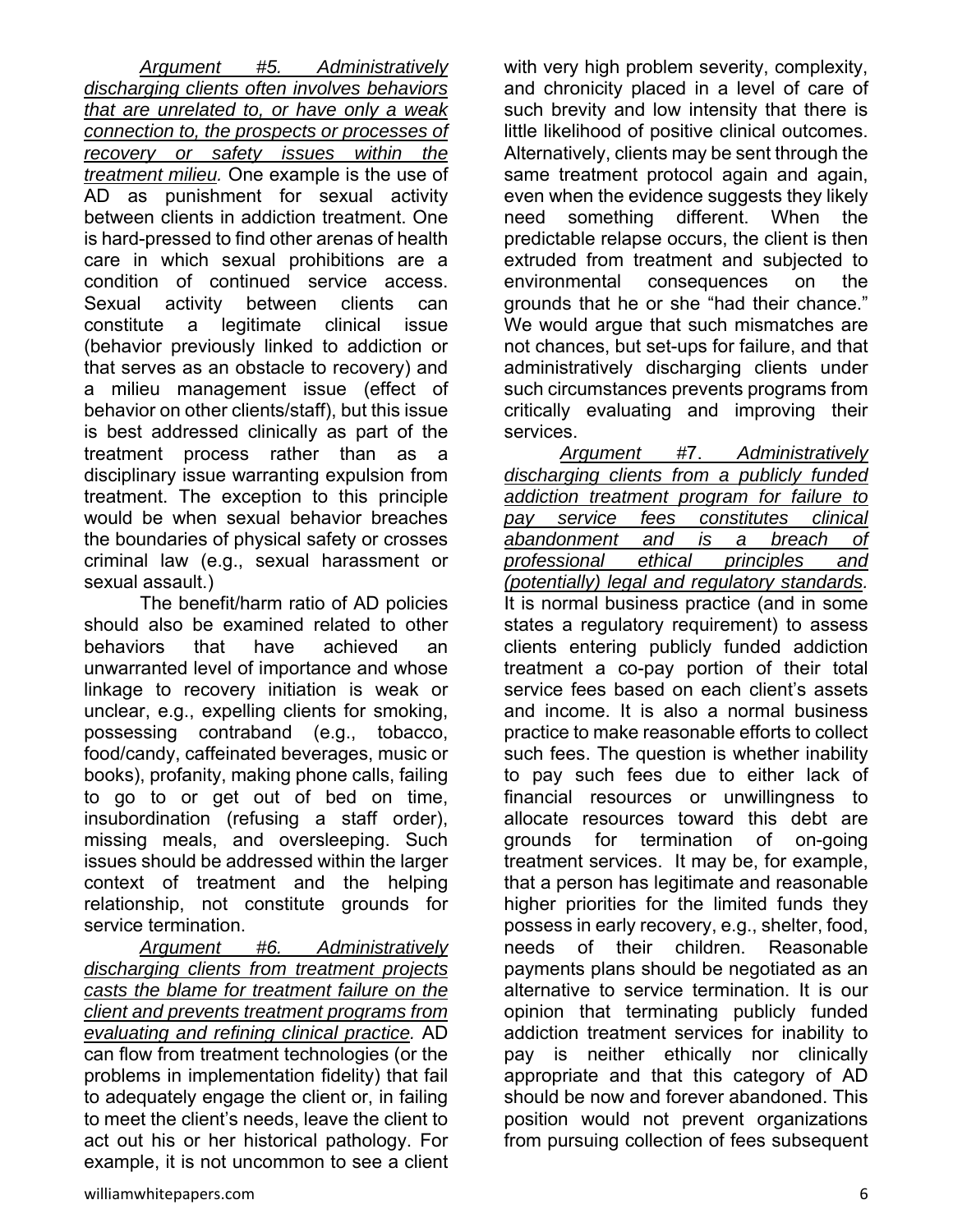to treatment through other means (e.g., payment plan, work programs).

# **Policy Strategies to Reduce Administrative Discharge**

 Lowering the rate of AD within the American system of addiction treatment will require changes at policy, programmatic, and service relationship levels. A good starting point for policy level changes would be a NIH/NIDA- or SAMHSA-sponsored consensus panel to explore standards for, and alternatives to, AD within addiction treatment programs. The goals of the consensus panel would be to make recommendations regarding consistent AD definitions and AD data collection and reporting procedures (to allow country-tocountry, state-to-state and program-toprogram comparison of variance in AD rates), and to recommend policies and clinical procedures that could lower AD rates. In fact, standards could be set for 'best practices' in this regard. The Network for the Improvement of Addiction Treatment, a joint effort of the Center for Substance Abuse Treatment and the Robert Wood Johnson Foundation, has already started addressing these issues to achieve their goal of increasing retention in addiction treatment. Some state addiction authorities (e.g., Texas) are promulgating policies that prohibit the exclusion and extrusion of clients within particular program tracks (e.g., programs for co-occurring disorders) on such grounds as prior treatment failure or continued substance use. A similarly important policy step would be to prohibit publicly funded addiction treatment programs (via licensure standards and contractual requirements) from severing services on the basis of a client's inability or failure to pay service fees without making alternative and satisfactory arrangements.

The research infrastructure that supports addiction treatment needs to be encouraged and given incentives to pursue a research agenda related to AD practices,

effects, and alternatives. There are critical influences on AD practices that need to be explored, including the effects of program modality/philosophy, staff background and experience, and client characteristics, as well as the potential influence of waiting lists on AD practices, (e.g., Does front-end service demand lower thresholds for deviance that generate back-end extrusion? Can successful interventions be developed for lowing the AD rate?). $2$  As a field, we need to know the long-term effects of AD on addiction and recovery careers, e.g., do administrative discharges generate therapeutic, neutral, or iatrogenic effects on those discharged, and do these effects vary across demographic and clinical subpopulations? Research suggests that, for many clients, the period of time between their first treatment episode and achievement of their first year of sobriety can span an average of 3 to 4 treatment admissions over the course of 8 years (Dennis, Scott, Funk, & Foss, in press). If we shift from thinking about individual episodes of care to these longer treatment careers then we must evaluate whether AD hastens the relapse process (accelerating the transition between lapse and full relapse), reduces the likelihood and speed of the client returning to treatment (given that it was a negative experience), and results in increased health, social and economic consequences for both the individual, the family, and society.

 We also need to explore how service reimbursement systems influence the rate of AD in addiction treatment. Where service demand is high, there are no current incentives for client retention and completion, or disincentives for AD. There may, in fact, be incentives to process the largest numbers of individuals or service units with the minimum amount of staff resources by replacing the most difficult to treat clients with the easiest to treat. Ideally, there would be incentives for addiction treatment programs to engage, retain, and facilitate positive outcomes across episodes

<sup>&</sup>lt;sup>2</sup> Feedback from key informants noted that such pressure increased as waiting lists grew longer and referral sources

became more aggressive in their attempts to get their clients admitted to treatment.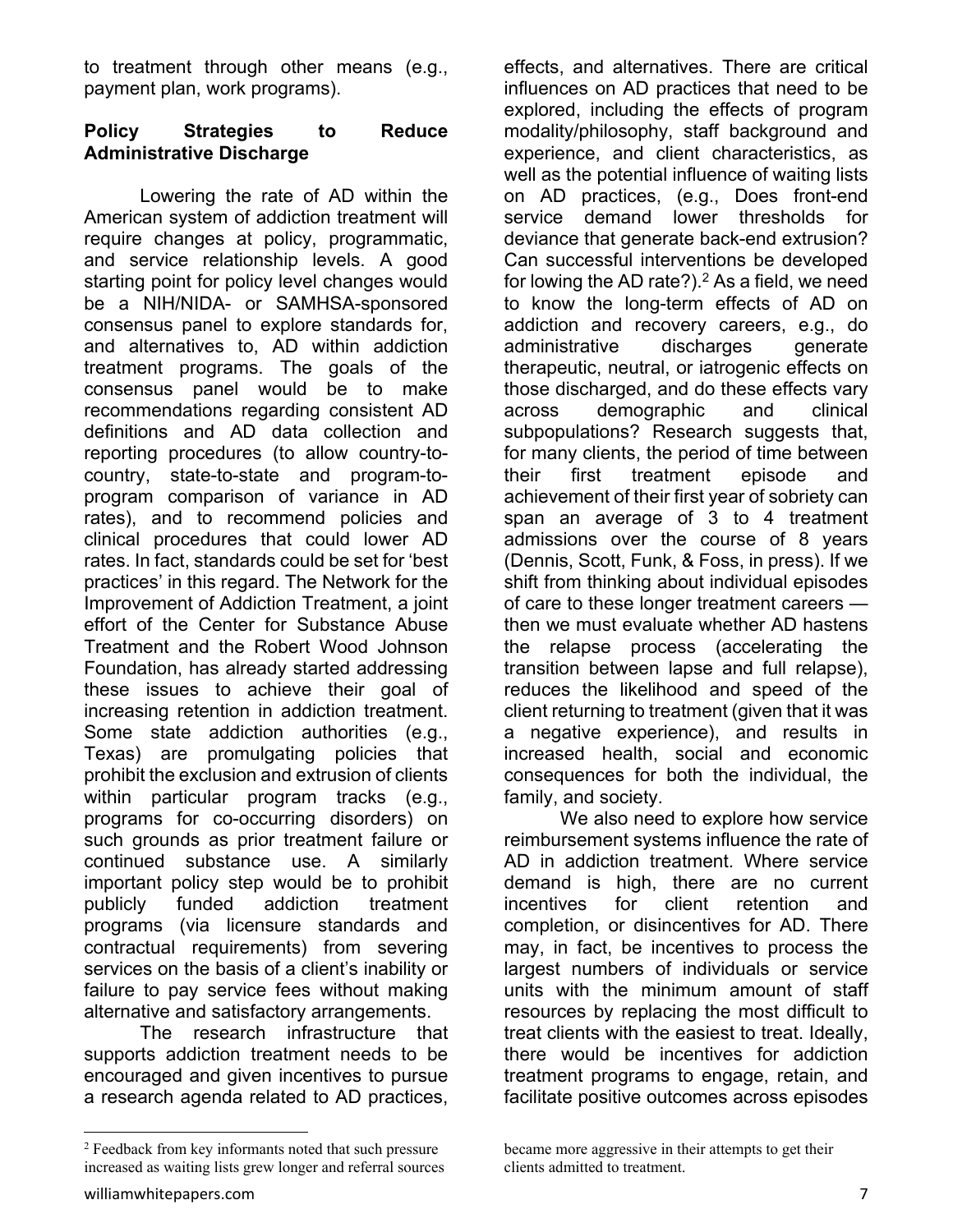of care/time with clients who present with the highest problem severity and the most chronic histories of relapse and readmission.

#### **Programmatic Alternatives to Administrative Discharge**

 There are several responses at the program design and service delivery levels that could potentially reduce AD rates. Pending scientific confirmation of the most effective strategies to lower these rates, the authors would recommend the following.

*Recommendation #1. Create a culturally appropriate pre-treatment engagement and orientation process* aimed at enhancing motivation for change (via recovery role modeling and motivational interviewing), heightening and yet moderating ambivalence (about continued use), identifying chronic self-defeating styles of interacting with professional helpers (learning how to be helped), resolving environmental obstacles to recovery, mobilizing recovery support resources within the family and kinship network, empowering the client/family to participate in the admission and level of care decisions, setting mutually agreeable goals with the client/family for each level of care, and supporting the client/family through any delay in service initiation. The purpose of such engagement efforts is to transition the client from the extrinsic (environmental) motivators that trigger entry to treatment to the intrinsic motivators that catalyze and sustain long-term recovery. This pretreatment (recovery priming) level of care would also serve as a sanctuary within which clients who clinically deteriorate within other levels of care could be transferred for reevaluation, stabilization and replacement in a suitable level of care.

*Recommendation #2. Create a feedback loop between discharge processes and assessment and admission processes*  to determine the extent to which administrative discharges, clients leaving against staff advice, and transfers to other programs result from inadequate

assessment, inappropriate admission, or level of care misplacement. Reducing failure to complete rates is likely contingent upon improving front-end assessment and placement decisions. Failure to consider alternatives to inpatient/residential care and forcing such high intensity levels of care when clients present legitimate needs to remain in their homes (e.g., caretaking responsibilities) often contributes to early treatment cessation. Developing more nuanced screening and assessment tools and more clinically flexible decision trees for admission/placement could potentially lower AD rates (Pelissier, Camp & Motivans, 2003).

*Recommendation #3. Create alternatives to reduce the misuse of residential/inpatient addiction treatment.* As community caretaking resources tighten under the influence of fiscal austerity, people can be referred to residential addiction treatment not because they need such services but because there are no resources for what they do need, e.g., housing, monitored sequestration from the community. Advocating, supporting and utilizing community alternatives to address these needs (e.g., housing alternatives, day reporting programs, electronically-monitored home confinement) can prevent residential treatment programs from becoming revolving doors for persons not seeking and who do not need this level of addiction treatment services.

Mismatches between client needs and placement decisions can also flow from systems of placement criteria that rely primarily or exclusively on problem severity. Problem severity criteria direct people to residential treatment who do not necessarily need such resources (because of offsetting intrapersonal and interpersonal resources) or who have broader needs that conflict with residential placement. Such mismatches can lead to acting out and consequently to AD. More individualized, creative and assertive approaches are likely to reduce the frustration and acting out that currently lead to AD.

|         | Recommendation |              | #4. | Minimize  |    |
|---------|----------------|--------------|-----|-----------|----|
| "rules" |                | and maximize |     | processes | 0f |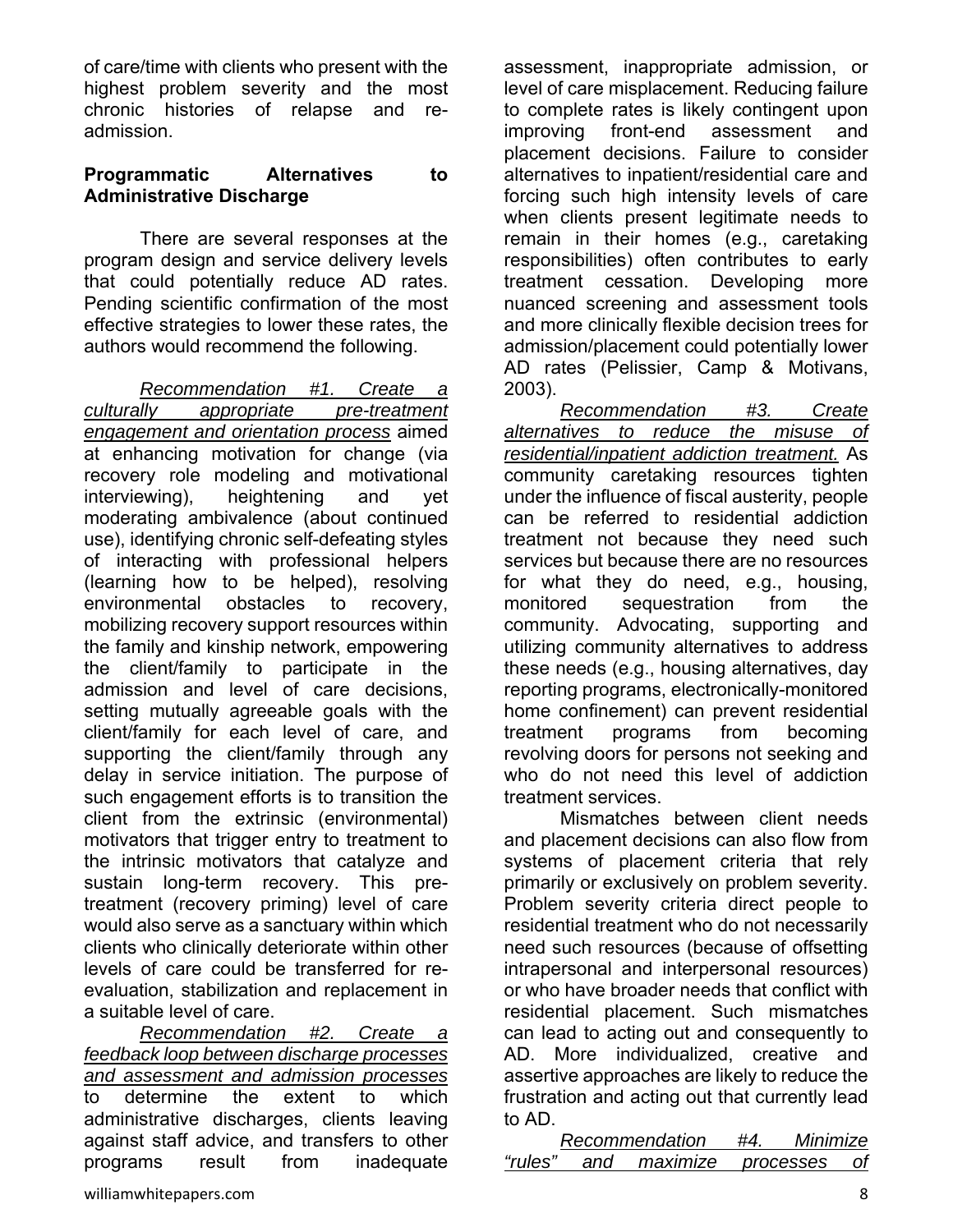*engagement and motivational enhancement.* Excessive rulemaking can shift the focus of the treatment milieu toward one of control and compliance rather than relationship building and recovery, and sets up many unnecessary and unproductive authority conflicts between clients and service providers. A practice of collecting and passing on the wisdom of former clients to current clients (the peer-based message "It has been our experience that…" rather than the authority-based "Thou shall not…") might prove more effective.

There is precedence for such flexibility. Early in its history, Alcoholics Anonymous abandoned its excessive membership rules designed to keep out and kick out those characterized in the late 1930s and 1940s as "beggars, tramps, asylum inmates, prisoners, queers, plain crackpots, and fallen women" (AA, 1952/1981, p. 140). AA replaced such misguided exclusiveness with the simplest of admission criteria ("a desire to stop drinking") and a welcoming message ("keep coming back") that keeps its doors open to the still struggling, still-drinking alcoholic. That model of simplicity and inclusiveness is worthy of emulation.

*Recommendation #5. Continue to reassess all changes in clinical status as a matter of policy,* rather than relegate assessment to an intake function. Such reassessment opens the opportunity for early re-intervention prior to the onset of AOD use by clients in treatment. Lapse and relapse prevention and their management ideally begin during rather than after treatment. Reassessing changes in status during treatment can reveal particular points of vulnerability in the early recovery process, including mismatches between service interventions and emerging stages of recovery that can spark a breakdown in the service relationship and the clinical deterioration that often follows. In fact, for clients with the most severe conditions, this process of continuity of contact and reassessment should span multiple episodes of care over years, as is the case with the treatment of other chronic conditions like cancer, diabetes, hypertension and depression (McLellan, Lewis, O'Brien, & Kleber, 2000)

*Recommendation #6. Assign a patient advocate, primary counselor, and/or knowledge about a program ombudsman immediately upon admission and assure that one-on-one time occurs daily during the earliest period of treatment*. The goals of such intense professional and peer-based recovery supports are to constantly reengage, re-motivate, process negative emotion, celebrate incremental progress and resolve problems that can escalate into premature service termination. The most crucial key to increasing treatment completion rates is the power of *relationship*.

*Recommendation #7. Assure adequate doses of medication and the availability of recovery support services within methadone maintenance treatment (MMT) and detoxification programs*. Inadequate dosing and lack of psychosocial supports contribute to drug supplementation via unapproved AOD use, staff-client conflicts, and poor treatment retention rates in MMT (Capelhorn, McNeil, & Kleinbaum, 1993; National Consensus Development Panel, 1998). When MMT clients with high tissue tolerance encounter low dose clinic policies, the results are often withdrawal distress, self-medication with alcohol and illicit drugs, and punishment of the client (via administrative discharge) rather than identification of the clinic's failure to provide competent treatment. Though less documented, a related problem is inadequate dosages during detoxification. Even where drugs like buprenorphine are prescribed to help withdrawal, their use may be discouraged under the misguided assumption that withdrawal discomfort will help motivate the recovery process. What is more likely is the client leaving against staff advice, failing to transfer from detox to treatment, or becoming agitated and getting administratively discharged from treatment. Adequate dosing is the single most important contributor to MMT retention, but adequate dosing alone is insufficient to stop AOD use among clients deeply enmeshed in drug-using subcultures. Better counseling and recovery support services can, by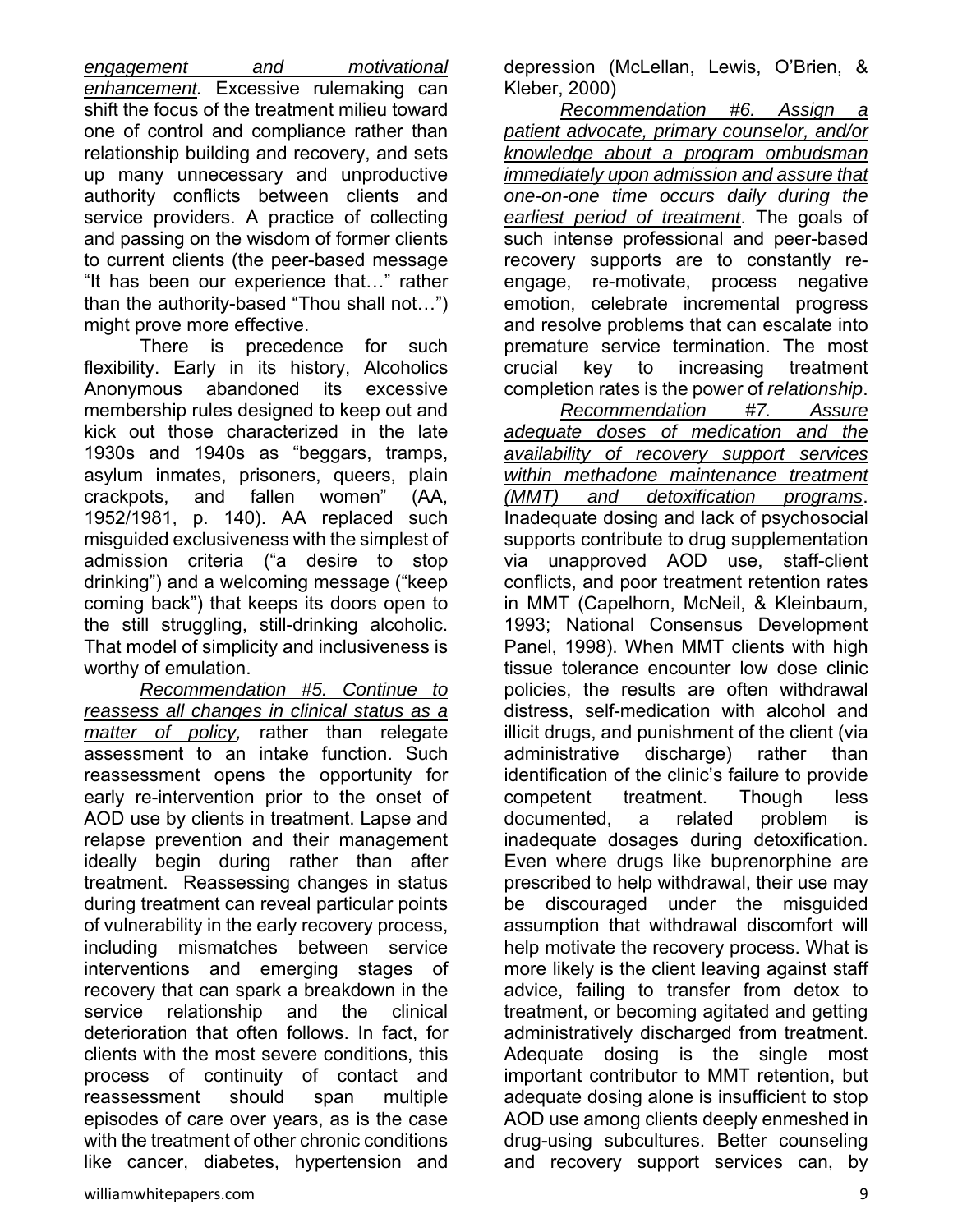enhancing disengagement from such cultures and facilitating engagement in local communities of recovery and the larger civilian community, reduce behaviors that lead to administrative discharge (McLellan, Woody, Luborsky, & Goehl, 1988; McLellan, Arndt, Metzger, Woody, & O'Brien, 1993).

*Recommendation #8. Establish clinical supervision and internal discharge review protocol as frameworks to identify and resolve negative countertransference, address client-staff conflict/grievances, process level of care transitions, structure the process of service termination, and debrief AD decisions.* Reducing administrative discharges is contingent upon a sound clinical infrastructure—the centerpiece of which is consistent and competent clinical supervision—and the development of internal mechanisms of review of all recommendations for administrative discharges.

*Recommendation #9. Provide continuity of contact in a primary recovery support relationship* that potentially spans multiple levels of care and multiple developmental stages of recovery. Many clients entering addiction treatment have histories of victimization and abandonment that make them hypersensitive (and prone to act out during) changes in intimacy levels within important relationships in their lives. Replacing constant relationship transfers (e.g., from the intake specialist to the inpatient counselor to the outpatient counselor to the continuing care counselor) with a more primary and sustainable recovery support relationship reduces the propensity for clients to behaviorally act out their anxiety surrounding such losses and transitions. Experiments are currently under way to provide such continuity through the use of peer-based recovery coaches.

*Recommendation #10. Evaluate lapses, relapses and other disruptive behaviors clinically prior to their evaluation administratively.* An episode of AOD use or unremitting AOD use has different meanings for different clients. It is best to evaluate what the current pattern of AOD use means in terms of a particular client's addiction and recovery careers. In this view, AOD use

during treatment is another source of clinical data that, taken with other data, calls for a re-evaluation and refinement in the service plan. Lapses and relapses should be evaluated based on: 1) whether they involve a primary or secondary drug (secondary drug use may indicate an attempt to stave off primary drug relapse in the face of increased craving, cue exposure, or emotional distress), 2) the timing of use (e.g., stage of addiction/recovery; change in level of care), 3) the physical, psychological and social context of use; 4) the intensity of use (e.g., risk to self and others), 5) the duration of use, and 6) the client's response to use (e.g., meanings and motivations). The goal is to transform near lapses and lapses/relapses from windows of vulnerability for re-addiction to windows of opportunity for recovery enrichment. The latter is achieved by eliciting from the experience new motivations, perspectives and skills that can stabilize and strengthen the long-term recovery process.

*Recommendation #11. Use transfers between levels of care, service modalities or service settings instead of AD as the primary response to AOD use and other disruptive behaviors.* We would be the first to acknowledge that a client's AOD use or other behavioral indicators of clinical deterioration could render the client inappropriate for a particular level of care or program at a particular point in time. If such a client's behavior becomes unmanageable, the next best approach is to consider transferring the client to an alternative treatment approach or service setting. Flexibility seems to be the key to retention. Where the professional recommendation is for methadone maintenance but the client wishes to try a short-term trial of buprenorphine, we suggest trying the client's way with an agreement to try alternatives if the first approach does not work.

*Recommendation #12. Leave the door open for readmission* following AD or transfer attempt from any level of care. At the point of termination from a level of care, define the conditions under which readmission will be possible and continue to monitor people who have been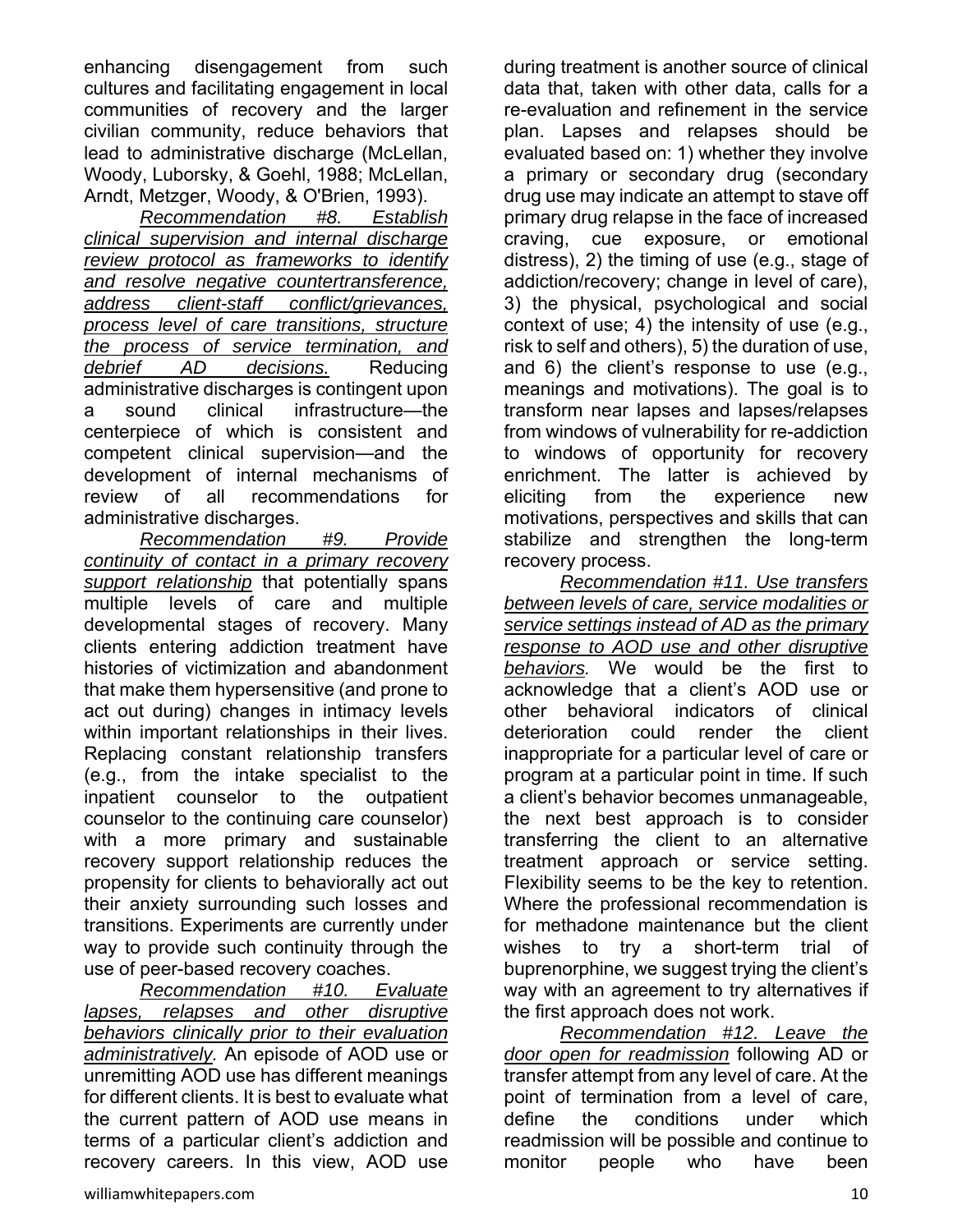administratively discharged via recovery checkups (by phone whenever possible), linkage to recovery mutual aid resources and re-engagement in treatment (see Dennis, Scott & Funk, 2003 for recovery checkup protocol). Monitoring the status of extruded or transferred clients creates connecting tissue between service episodes and has the potential to shorten addiction and treatment careers. We believe as a matter of policy that all clients should be provided access to referrals for continuing care regardless of discharge status. The goal for clients with the greatest problem severity and lowest recovery capital (intrapersonal and interpersonal resources) is to find service combinations and sequences that have amplified effects in moving the client through recovery priming and initiation to recovery maintenance. The service relationship goal is to build a relationship that is sustainable even in the face of a client disengaging from, or acting his or her way out of, treatment. The message to each client is: "we are unconditionally committed to your recovery and that commitment continues regardless of your discharge status" (J. Schwartz, Personal Communication).

#### **Alternatives to Administrative Discharge for the Frontline Clinician**

For the front line addiction counselor, we would suggest six strategies to lower AD rates.

*Strategy #1. Find ways to rise above the paper and the procedures* to personalize your services to clients. Spend time with your clients—with no paper and no treatment task agendas—to get to know each of them as individuals. Find ways to increase your one-on-one time with each client. The quality and frequency of positive contact may be more important than the time involved in any single contact. Continuity of kindness, respect, and regard go a long way in lowering the resistances that can arise within any helping relationship.

*Strategy #2. Recognize each client's historical pattern of resisting change,*  including past self-defeating styles of relating to professional helpers. Anticipate

that such styles will be replicated at some point within the current service relationship and explore with the client how to break such patterns to create a more positive treatment outcome (See White, 1996). It is important to realize that many clients are trapped in an immature stage of development in which they have fleeting moments of clarity one day, but then repeat the same mistakes the next.

*Strategy #3. Hate the condition and love the person*. When feeling anger, frustration and disappointment toward a particular client, separate the person from the disorder. Find and draw out the person masked by the disorder, and recognize that addiction can shroud the person in a most unlovable veneer. If anyone could get through this veneer, there would be no need for addiction counselors. Getting through the disorder to the person is the very essence of addiction counseling.

*Strategy #4. Utilize peer or clinical supervision* to process your feelings toward your most difficult clients and to brainstorm how to handle difficult problems. Seeking such support is not a sign of incompetence or lack of emotional fortitude. It is the very epitome of professionalism and an effective antidote to fatigue and burnout.

*Strategy #5. Extend special effort to engage and counsel individuals with multiple prior episodes of treatment*. At your worst moments, you must stem the propensity to see such clients as "retreads" or "losers." Remind yourself of these key points:

- Many people suffering severe and persistent addiction will require multiple episodes of treatment before stable recovery is achieved—yet over half do recover and this is one of the highest recovery rates of behavioral, psychiatric and many chronic health disorders.
- What I do as an addiction professional in this episode of care could shorten or lengthen my client's addiction career.
- There are developmental windows of opportunity that can open in all of our lives and forever change the trajectory of who we are at a most fundamental level.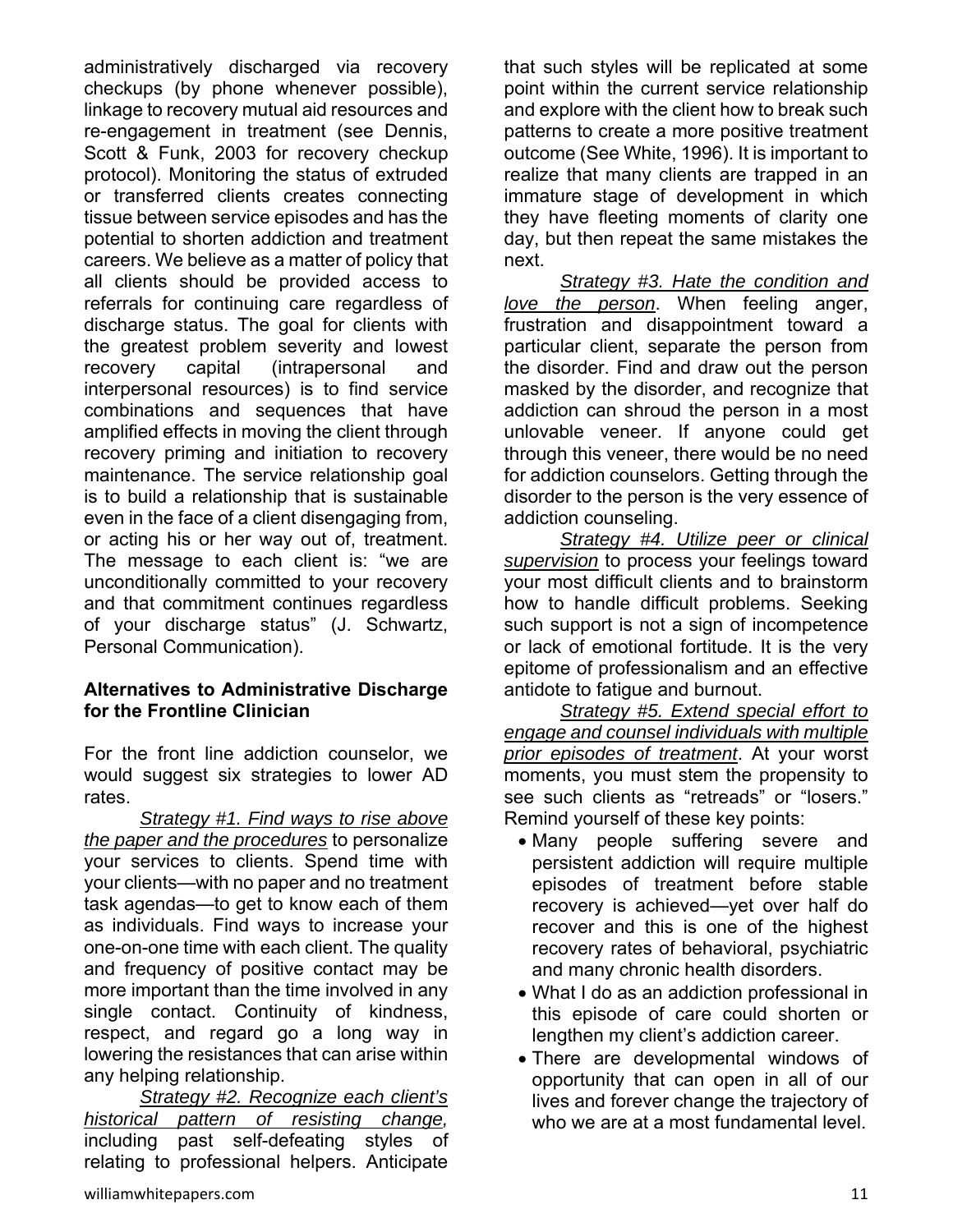- What I do or fail to do with this client at this moment could open or close this window of opportunity.
- I must find a way to seed the very essence of recovery within my relationship with this client.

Bill Wilson, co-founder of Alcoholics Anonymous, and Marty Mann, founder of the National Council on Alcoholism and Drug Dependence, were both treatment recidivists (ten prior treatments between them before finding sobriety). Their clinicians—Dr. William Silkworth and Dr. Harry Tiebout, respectively—through positive regard and perseverance found ways to tip the scales of their lives from continual re-addiction to relocation in the psychological and social worlds of recovery. Remind yourself that sitting among the recidivists you counsel could be the next Bill Wilson or Marty Mann, and that the ability to achieve or not achieve his or her personal and historical destiny may rest, in part, on the nature of what you bring to the service relationship.

*Strategy #6. Respect the diversity of recovery pathways and styles*. Each client has to find his or her own pathway to recovery. The good news is that there are many such pathways and styles of recovery initiation and maintenance. Our job as service professionals is not to program this pathway for each client, but to help each client use the building blocks of their own individual experience and those who have recovered before them to forge an approach to recovery that personally and culturally works. Recognize your own recovery pathway/style biases, educate yourself to alternative pathways and styles of recovery, and open yourself to the possibility that each client may find a pathway of recovery quite different than your own and quite different than any you have witnessed in the lives of your previous clients.

#### **Summary**

 The addiction treatment field has a long history of administratively discharging clients for alcohol and other drug use and other prohibited behaviors. Such extrusion has been justified on clinical, ethical, and organizational grounds. It is argued here that this practice, as it has been extended to an ever-widening array of behaviors, is illogical, hypocritical, and counterproductive. Policy, programmatic, and clinical strategies are suggested as potential means of reducing AD Rates.

It is time that we as a field dramatically reduce the circumstances within which we expel clients from addiction treatment. It is time we asked ourselves: Would more than 200,000 clients be thrown out of addiction treatment each year if we really believed that addiction was a chronic disease from which recovery was not only possible, but a living reality in the lives of hundreds of thousands of individuals and families? Our clients are not at their best at the times they are on the verge of being thrown out of treatment, but we are quite often not at our best at such moments either. It is time we were.

**Acknowledgement**: Work on this paper was supported by grants from the National Institute on Drug Abuse (Grant R01 DA15523 and Grant R37 DA11323). The opinions expressed here are those of the authors and do not reflect the opinions or policies of any governmental agency. We would like to thank the following people for sharing with us AD practices in their areas or sharing their thoughts and comments on early drafts of this paper: Jim Balmer, Ben Bass, Brian Coon, Alexandre Laudet, Joe Powell, Bob Savage, and Jason Schwartz.

About the Authors: William White, Christy Scott and Michael Dennis work in Chestnut Health Systems' research division, the Lighthouse Institute, Bloomington, IL. Michael Boyle is President and CEO of Fayette Companies, Peoria, IL and Director of the Behavioral Health Recovery Management project. Collectively, they have more than a century of professional experience in the addictions field. Correspondence regarding this article can be sent to bwhite@chestnut.org.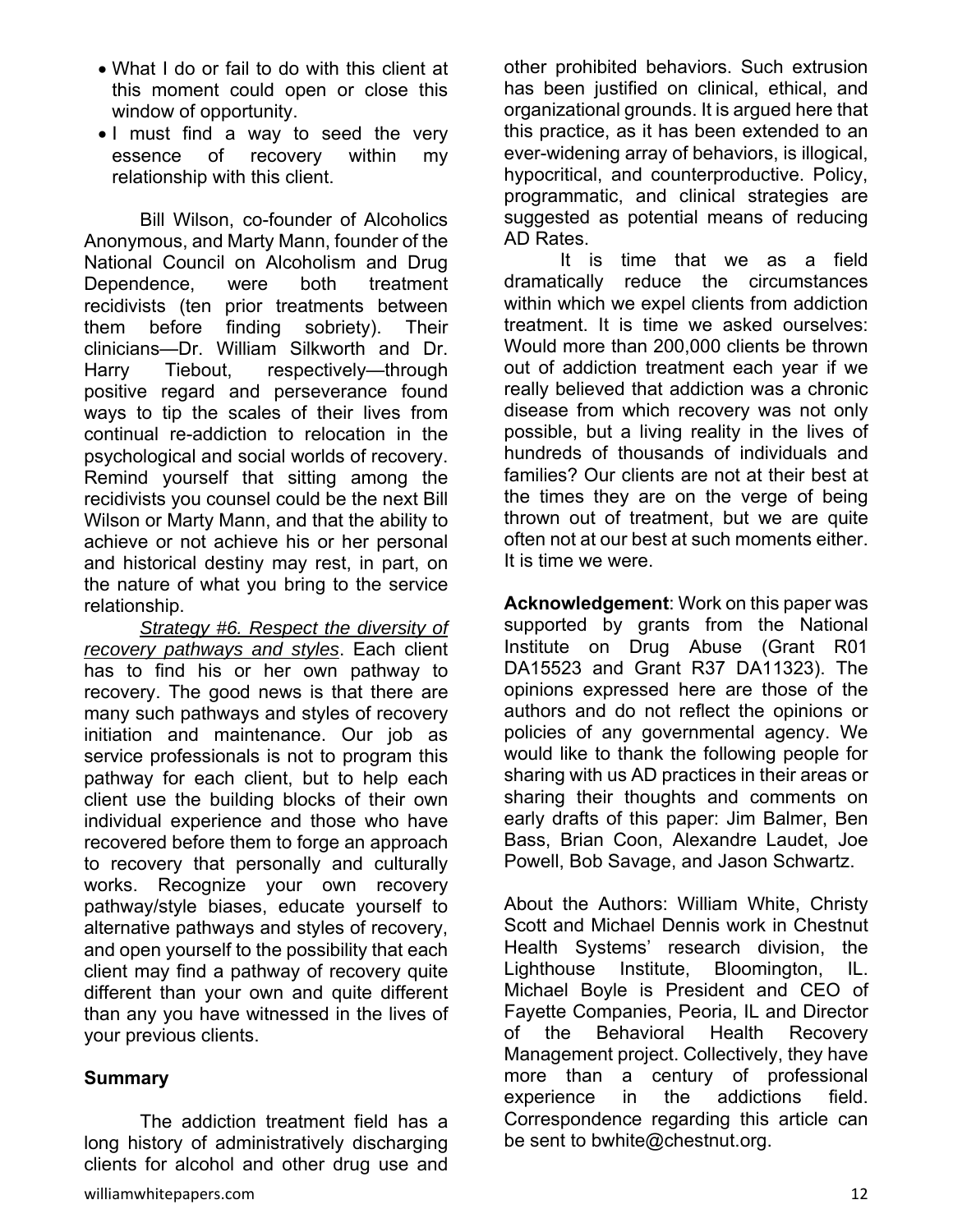# **References**

- Agosti, V., Nunes, E. & Ocepeck-Welikson, K. (1996). Patient factors related to early attrition from an outpatient cocaine research clinic. *American Journal of Drug and Alcohol Abuse*, 22(1), 29-39.
- Alcoholic Anonymous (1952/1981). *Twelve Steps and Twelve Traditions*. New York: Alcoholics Anonymous World Services, Inc.
- Capelhorn, J.R.M., McNeil, D.R., Kleinbaum, D.G. (1993). Clinic policy and retention in methadone maintenance. *International Journal of Addiction*, 28, 73-89.
- DeLeon, G. & Jainchill, N. (1986). Circumstance, motivation, readiness and suitability as correlates of treatment tenure. *Journal of Psychoactive Drugs*, 18(3), 203-208).
- DeLeon, G., Melnick, G., Thomas, G., Kressel, D., & Wexler, H.K. (2000). Motivation for treatment in a prisonbased therapeutic community. *American Journal of Drug and Alcohol Abuse,* 26(1), 33-46.
- Dennis, M.L., Scott, C.K, & Funk, R. (2003). Main findings from an experimental evaluation of recovery management checkups and early re-Intervention (RMC/ERI) with chronic substance users. *Evaluation and Program Planning*. 26, 339-352.
- Dennis, M.L., Scott, C.K, Funk, R.R., & Foss, M.A. (in press). The duration and correlates of addiction and treatment. *Journal of Substance Abuse Treatment*.
- Godley, M.D., Godley, S.H., Funk, R.R., Dennis, M.L., & Loveland, D. (2001). Discharge status as a performance indicator: Can it predict adolescent substance abuse treatment outcome? *Journal of Child & Adolescent Substance Abuse*, 11, 91-109.
- Grella, C.E., Hser, Y.-I, Joshi, V. & Anglin, M.D. (1999). Patient histories, retention, and outcome models for younger adults in DATOS. *Drug and*

*Alcohol Dependence*, 57(2), 151-166.

- Hser, Y.-I, Maglione, M., Joshi, V. & Chao, B. (1998*). Effects of Treatment Program and Client Characteristics on Client Retention*. Rockville, MD: Center for Substance Abuse Treatment.
- Illinois Office of Alcohol and Substance Abuse (I-OASA), DARTS record system for state fiscal year 2000 [Computer file]. Prepared for Chestnut Health Systems, Bloomington, IL [producer and distributor], 20002.
- Imhof, J. (1991) Countertransference issues in alcoholism and drug addiction. *Psychiatric Annals,* 21(5), 292-306.
- McLellan, A. T., Arndt, A. O., Metzger, D. S., Woody, G. E., & O'Brien, C. P. (1993). The effects of psychosocial services in substance abuse treatment. *Journal of the American Medical Association*, *269*, 1953-1966.
- McLellan, A.T., Lewis, D.C., O=Brien, C.P, and Kleber, H.D. (2000). Drug dependence, a chronic medical illness: Implications for treatment, insurance, and outcomes evaluation. *Journal of the American Medical Association* 284(13):1689-1695.
- McLellan, A. T., Woody, G. E., Luborsky, L., & Goehl, L. (1988). Is the counselor an 'active ingredient' in substance abuse treatment? An examination of treatment success among four counselors. *Journal of Nervous and Mental Disease*, *176*, 423-430.
- National Consensus Development Panel on Effective Medical Treatment of Opiate Addiction (1998). Effective medical treatment of opiate addiction. *Journal of the American Medical Association,* 280(22), 1936-1943. (See http://odp.od.nih.gov/consensus/con s/108/108 statement.htm)
- Najavits, L.M. & Weiss R.D. (1994). Variations in therapist effectiveness in the treatment of patients with substance use disorders: An empirical review. *Addiction,* 89, 679- 688.